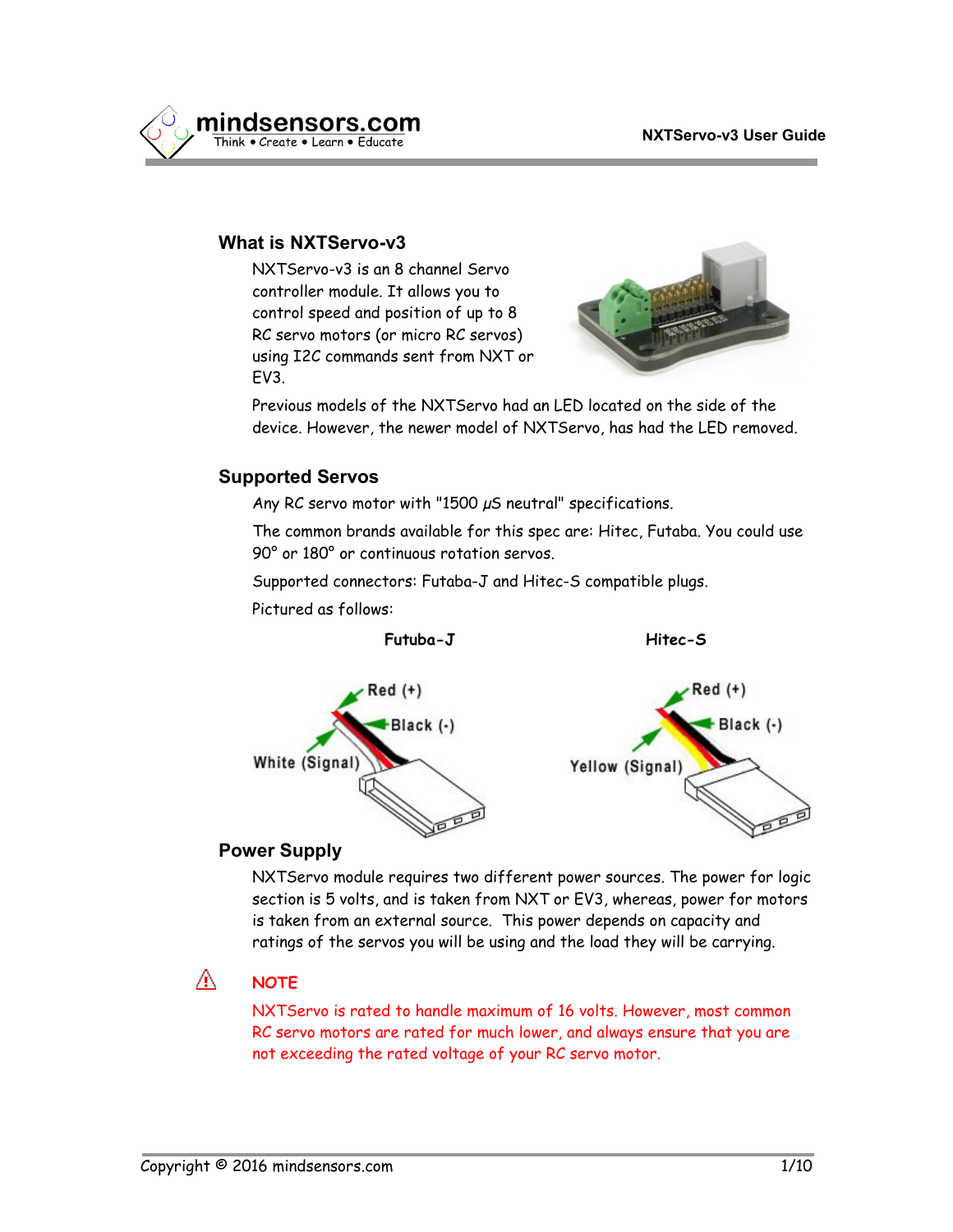#### Æ. **WARNING**

While connecting to NXT or EV3, do not connect to Motor Port, doing so may damage the NXTServo circuit. (Always connect to Sensor Port).

As you attach more servos to NXTServo, more capacity batteries will be needed. Use following table as a general guideline in choosing external power source.

| Function                                      | Recommended battery                       |
|-----------------------------------------------|-------------------------------------------|
| Upto 8 mini/micro<br>servos, any load         | 6V - 4AA batteries                        |
| Upto 2 Standard RC<br>Servos, moderate load   | 6V - 4AA batteries                        |
| Upto 6 mini/micro RC<br>servos, moderate load | 6V - 4AA batteries                        |
| Upto 4 standard RC<br>servos, heavy load      | 7.2V - RC Lithium Polymer battery<br>pack |
| 8 RC servos, heavy load                       | 7.5 V - RC NiMH battery pack              |

#### Æ. **WARNING**

While connecting the battery ensure to connect positive and negative terminals to correct connectors. NXTServo-v3 is designed such that reversed polarity will not operate your RC servos until polarity is corrected. However, reversed polarity for extended period may cause fire, damage NXTServo-v3 and/or your servo motors.

It is recommended to disconnect (or power-off) the external power from NXTServo while NXT is turned off. (While NXT is turned off, the connected servos will draw small amount of current from the external power source.)

### **Connections**

Connect NXTServo to NXT using standard NXT cable supplied with Mindstorms kit or Flexicable from mindsensors.com.

Servo motors are connected directly on the NXTservo, with it's signal pin pointing towards the thick white line adjacent to the connector.

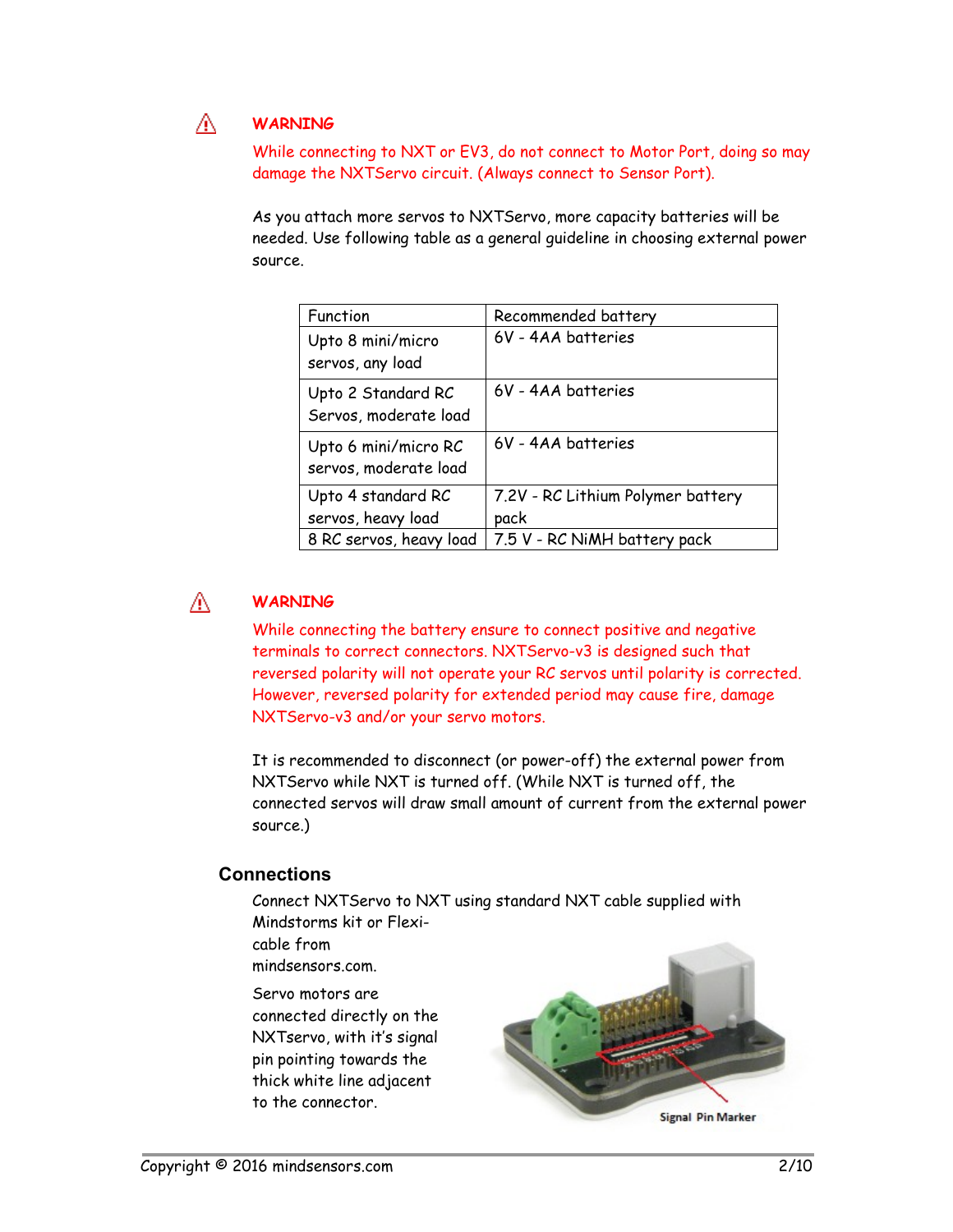Connect the external battery to NXTServo while ensuring the correct polarity (as marked near the External Power Connector).

## **How to identify Signal Pin for common RC servos**

Table below lists color coding for various servos available in market:

| Wire colors (in following<br>order) | Signal Pin |
|-------------------------------------|------------|
| White/Red/Black                     | White      |
| Yellow/Red/Black                    | Yellow     |
| Orange/Red/Brown                    | Orange     |

The center pins is always power, and the remaining pin is always ground.

# **Programming Techniques**

## **EV3:**

To use capabilities of the sensor, please download EV3 blocks available at following URL:

[http://www.mindsensors.com/index.php?](http://www.mindsensors.com/index.php?controller=attachment&id_attachment=236) [controller=attachment&id\\_attachment=236](http://www.mindsensors.com/index.php?controller=attachment&id_attachment=236)

Installation instructions for EV3 block are available at:

<http://www.mindsensors.com/content/13-how-to-install-blocks-in-ev3>

Download EV3 sample program from following URL and modify it to suit your needs.

[http://www.mindsensors.com/index.php?](http://www.mindsensors.com/index.php?controller=attachment&id_attachment=237) [controller=attachment&id\\_attachment=237](http://www.mindsensors.com/index.php?controller=attachment&id_attachment=237)

## **NXT-G:**

To use capabilities of the sensor, please download NXT-G blocks available at following URL:

[http://www.mindsensors.com/index.php?](http://www.mindsensors.com/index.php?controller=attachment&id_attachment=40) [controller=attachment&id\\_attachment=40](http://www.mindsensors.com/index.php?controller=attachment&id_attachment=40)

Installation instructions for NXT-G block are available at: <http://www.mindsensors.com/content/21-nxt-g-blocks-how-to-install-blocks>

Download NXT-G sample program from following URL and modify it to suit your needs.



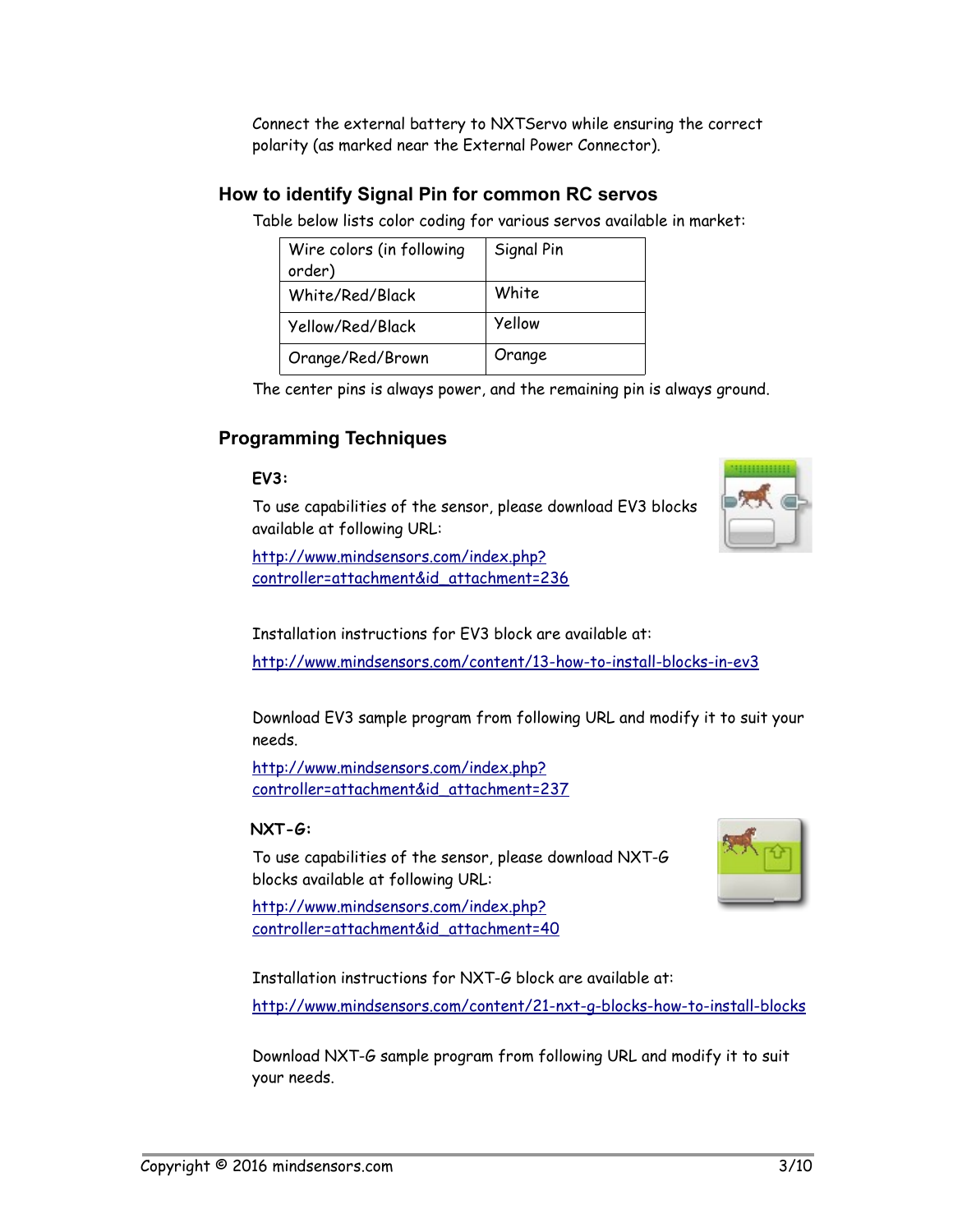[http://www.mindsensors.com/index.php?](http://www.mindsensors.com/index.php?controller=attachment&id_attachment=41) [controller=attachment&id\\_attachment=41](http://www.mindsensors.com/index.php?controller=attachment&id_attachment=41)

**NOTE:** While using with NXT-G, ensure to use latest firmware on your NXT.

### **RobotC:**

Æ.

Λ

Download the library file and sample programs available at following URL:

<https://github.com/botbench/robotcdriversuite>

You may modify the sample programs to suite your needs.

#### **NXC:**

Download the library file and sample programs available at following URL:

[http://www.mindsensors.com/index.php?](http://www.mindsensors.com/index.php?controller=attachment&id_attachment=38) [controller=attachment&id\\_attachment=38](http://www.mindsensors.com/index.php?controller=attachment&id_attachment=38)

You should include the library file (NXTServo-lib.nxc) in your program with #include directive, and use the API's provided by the library.

Alternately, you may modify the sample programs to suite your needs.

**NOTE:** While using with NXC ensure to use latest firmware on your NXT.

# **I2C register Summary**

#### **General Registers**

| Reg  | Read                                                                                                 | Write                                                              |
|------|------------------------------------------------------------------------------------------------------|--------------------------------------------------------------------|
| 0x41 | Battery voltage<br>(for EV3 compaatible<br>firmware, Battery<br>Voltage is relocated to<br>$0x62$ ). | Control Register to write<br>commands (see section on<br>commands) |

### **Servo Position Registers**

| Reg  |                                               |                                               |
|------|-----------------------------------------------|-----------------------------------------------|
| 0x42 | Servo 1 position: low<br>byte time in $\mu$ S | Servo 1 position: low byte<br>time in $\mu$ S |
| 0x43 | Servo 1 position: hi<br>byte time in $\mu$ S  | Servo 1 position: hi byte<br>time in $\mu$ S  |
| 0x44 | Servo 2 position: low<br>byte time in $\mu$ S | Servo 2 position: low byte<br>time in $\mu$ S |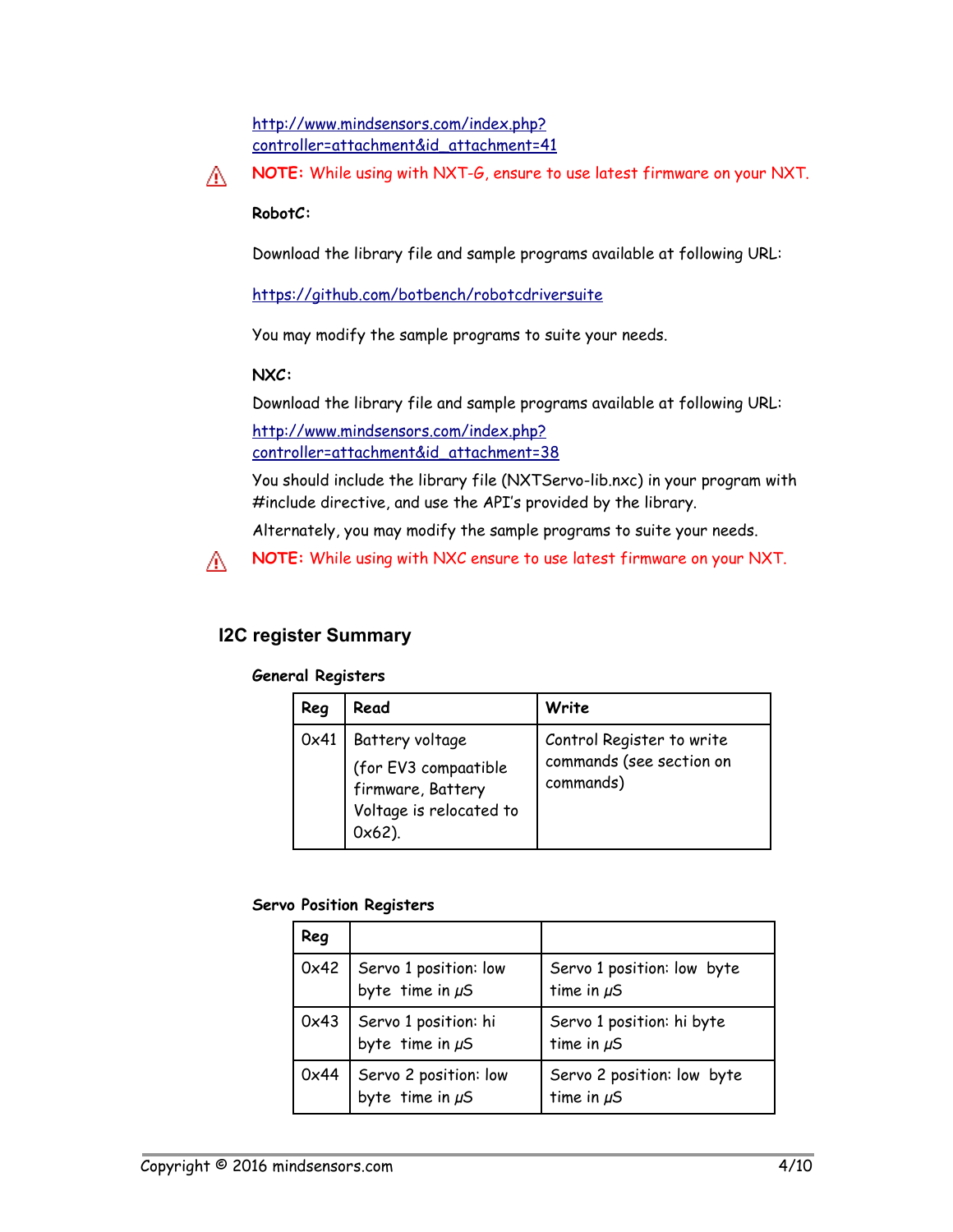| Reg  |                                               |                                               |
|------|-----------------------------------------------|-----------------------------------------------|
| 0x45 | Servo 2 position: hi<br>byte time in $\mu$ S  | Servo 2 position: hi byte<br>time in $\mu$ S  |
| 0x46 | Servo 3 position: low<br>byte time in $\mu$ S | Servo 3 position: low byte<br>time in $\mu$ S |
| 0x47 | Servo 3 position: hi<br>byte time in µS       | Servo 3 position: hi byte<br>time in $\mu$ S  |
| 0x48 | Servo 4 position: low<br>byte time in $\mu$ S | Servo 4 position: low byte<br>time in $\mu$ S |
| 0x49 | Servo 4 position: hi<br>byte time in $\mu$ S  | Servo 4 position: hi byte<br>time in $\mu$ S  |
| 0x4A | Servo 5 position: low<br>byte time in $\mu$ S | Servo 5 position: low byte<br>time in $\mu$ S |
| 0x4B | Servo 5 position: hi<br>byte time in µS       | Servo 5 position: hi byte<br>time in $\mu$ S  |
| 0x4C | Servo 6 position: low<br>byte time in $\mu$ S | Servo 6 position: low byte<br>time in $\mu$ S |
| 0x4D | Servo 6 position: hi<br>byte time in $\mu$ S  | Servo 6 position: hi byte<br>time in $\mu$ S  |
| 0x4E | Servo 7 position: low<br>byte time in $\mu$ S | Servo 7 position: low byte<br>time in $\mu$ S |
| 0x4F | Servo 7 position: hi<br>byte time in $\mu$ S  | Servo 7 position: hi byte<br>time in $\mu$ S  |
| 0x50 | Servo 8 position: low<br>byte time in $\mu$ S | Servo 8 position: low byte<br>time in $\mu$ S |
| 0x51 | Servo 8 position: hi<br>byte time in $\mu$ S  | Servo 8 position: hi byte<br>time in $\mu$ S  |

# **Speed Registers**

| Reg  | Read           | Write          |
|------|----------------|----------------|
| 0x52 | Speed: Servo 1 | Speed: Servo 1 |
| 0x53 | Speed: Servo 2 | Speed: Servo 2 |
| 0x54 | Speed: Servo 3 | Speed: Servo 3 |
| 0x55 | Speed: Servo 4 | Speed: Servo 4 |
| 0x56 | Speed: Servo 5 | Speed: Servo 5 |
| 0x57 | Speed: Servo 6 | Speed: Servo 6 |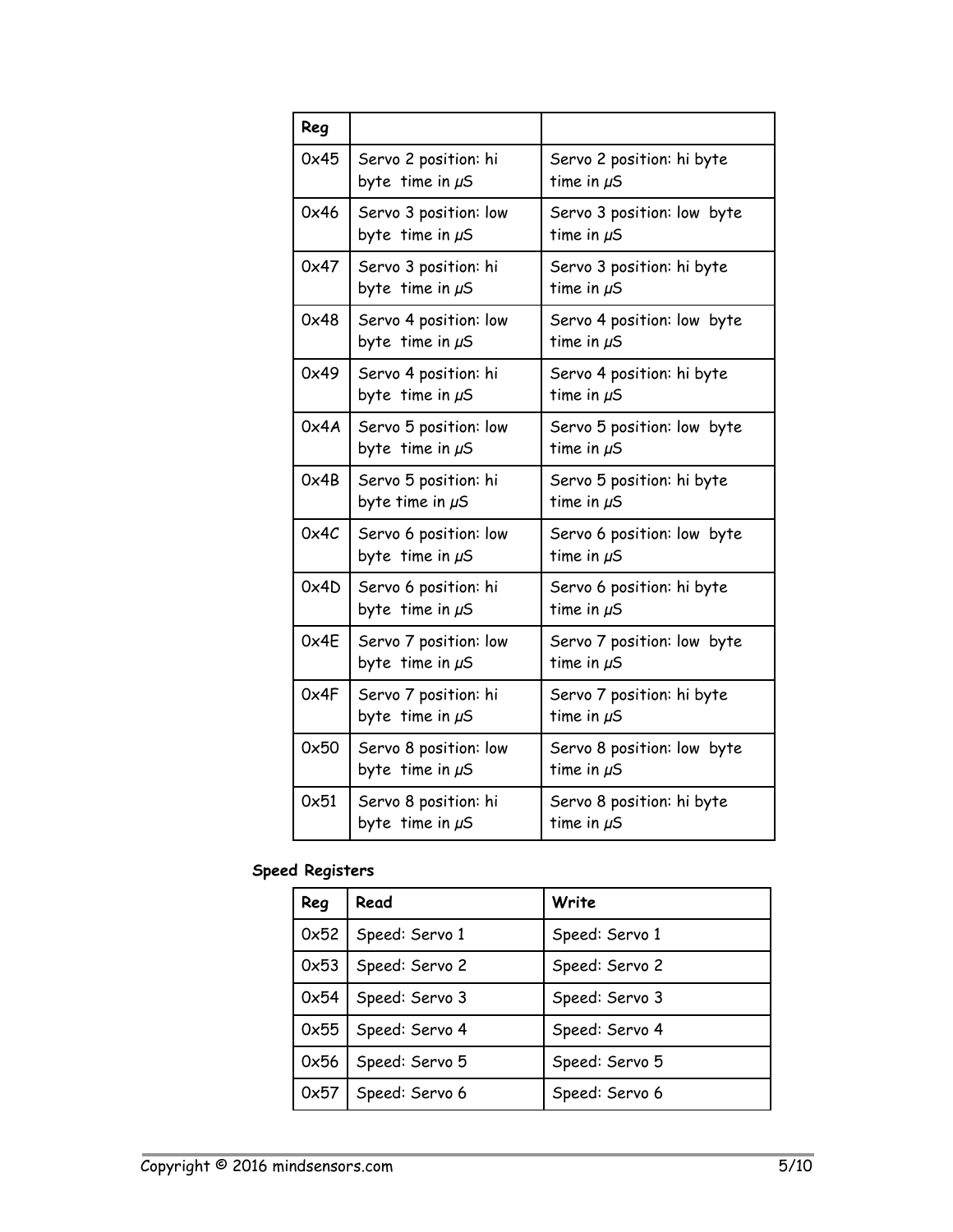| Reg | Read                                | Write          |
|-----|-------------------------------------|----------------|
|     | $\vert$ 0x58 $\vert$ Speed: Servo 7 | Speed: Servo 7 |
|     | $\vert$ 0x59 $\vert$ Speed: Servo 8 | Speed: Servo 8 |

**Quick Registers**

| Reg  | Read      | Write            |
|------|-----------|------------------|
| 0x5A | <b>NA</b> | Position Servo 1 |
| 0x5B | <b>NA</b> | Position Servo 2 |
| 0x5C | <b>NA</b> | Position Servo 3 |
| 0x5D | <b>NA</b> | Position Servo 4 |
| 0x5E | <b>NA</b> | Position Servo 5 |
| 0x5F | <b>NA</b> | Position Servo 6 |
| 0x60 | <b>NA</b> | Position Servo 7 |
| 0x61 | NA        | Position Servo 8 |

## **Register Descriptions**

#### **Servo Position Register**

The position (low byte/high byte) is a 16-bit number, which directly sets the output pulse width in uS. Setting the position to 1500 (1500uS or 1.5mS) will typically set servos to their center position. The range of pulse widths that are normally supported are from 500uS (0.5mS) to 2500uS (2.5mS). Take care though, as it is easy to make the servo run into internal stops, if you give it pulse widths at the upper or lower extremes.

The registers can also be read back. The position will be the current position of the servo during a speed-controlled movement, so you can track its progress towards the requested position. Setting the servo position to 0 will deactivate the servo output (rendering servo in floating condition).

#### **Servo Speed Register**

The speed register controls the speed at which the servo moves to its new position. The servo pulses are automatically refreshed every 24mS. On power up the Speed registers are set to the EEPROM stored value stored using STORE command.

If the Speed register is zero (0x00) then the servo is simply set to the requested position at highest permissible speed.

If the Speed register is set to something other than zero, then that value is added to the current position every 24mS until the target position is reached. e.g. If you wish to move from 1000 to 2000 and the Speed register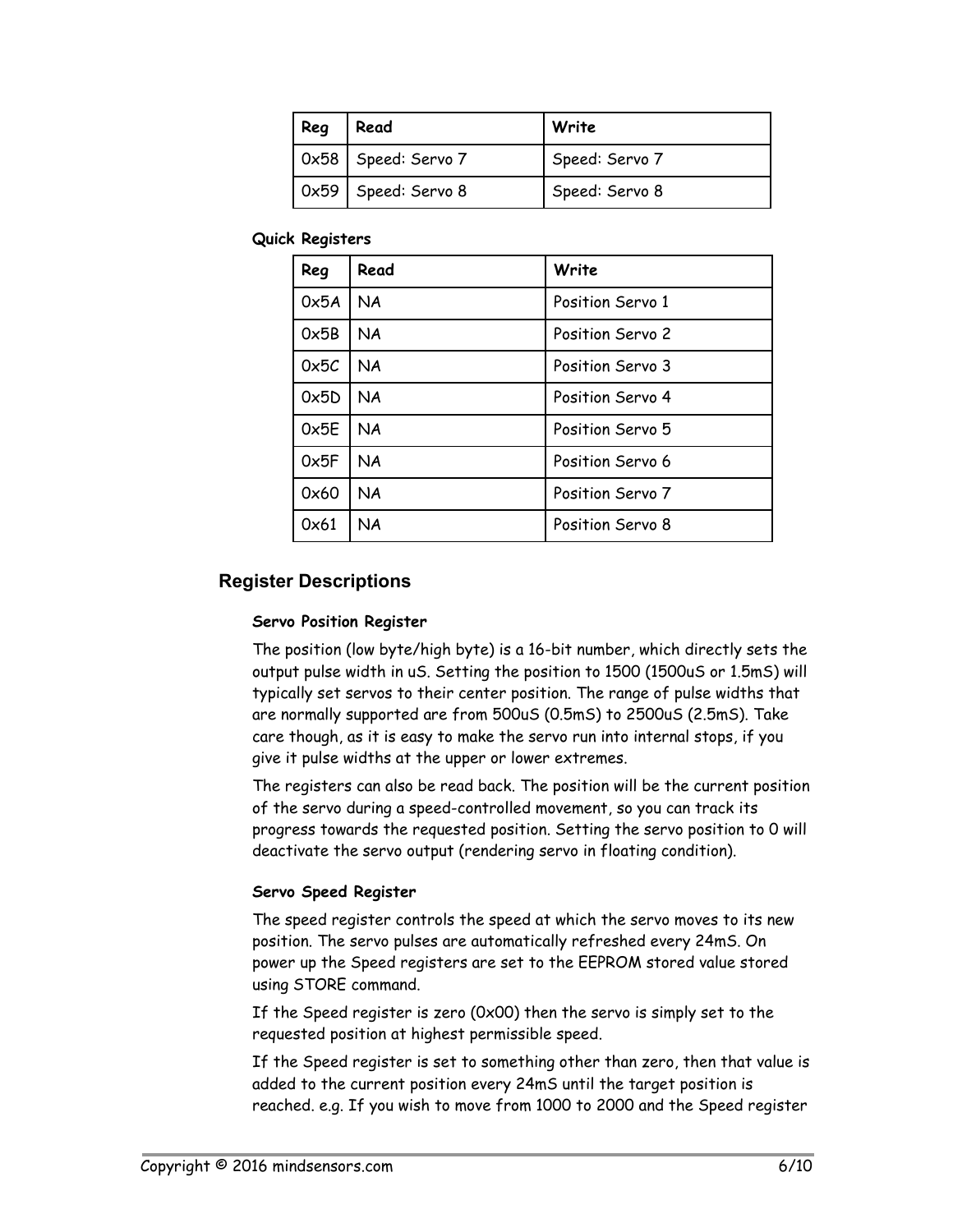is set to 10, then it will take 2.4 seconds to reach the set position. The formula for the time it will take to make the move is: ((Target position-Start position)/Speed Reg)\*24mS.

#### **Control Register:**

Control register allows you to change the I2C address of the device as well store and reset the start up conditions. By default, factory shipped NXTServo-v3 module has all registers set to 0x00. That is, all the servos are disabled on power up. However you can select the desired start up condition by storing it in the internal EEPROM.

|  |  | <b>Supported Commands:</b> |
|--|--|----------------------------|
|--|--|----------------------------|

| CMD         | Description                                                                                                                                                 |
|-------------|-------------------------------------------------------------------------------------------------------------------------------------------------------------|
| In          | Store the initial speed and position properties of the<br>servo motor 'n'.                                                                                  |
|             | Current speed and position values of the nth servo is<br>read from the servo speed register and servo position<br>register and written to permanent memory. |
| S           | Reset servo properties to factory default. (Initial<br>Position of servos to 1500, and speed to 0)                                                          |
| H*          | Halt Macro (This command re-initializes the macro<br>environment)                                                                                           |
| $R^{\star}$ | Resume macro Execution ((This command resumes<br>macro where it was paused last, using the same<br>environment)                                             |
| $Gx *$      | Go to EEPROM position x (This command re-initializes<br>the macro environment)                                                                              |
| EM*         | Edit Macro                                                                                                                                                  |
| $P^*$       | Pause Macro (This command will pause the macro, and<br>save the environment for subsequent resumption)                                                      |

\* Refer to NXTServo-Macro-Guide for further information about writing and running macros.

### **Quick Registers:**

Quick register set allows quick change to the servo position (at a reduced resolution).

Although quick registers are not directly readable, the servo position can be read back using Servo Position Registers.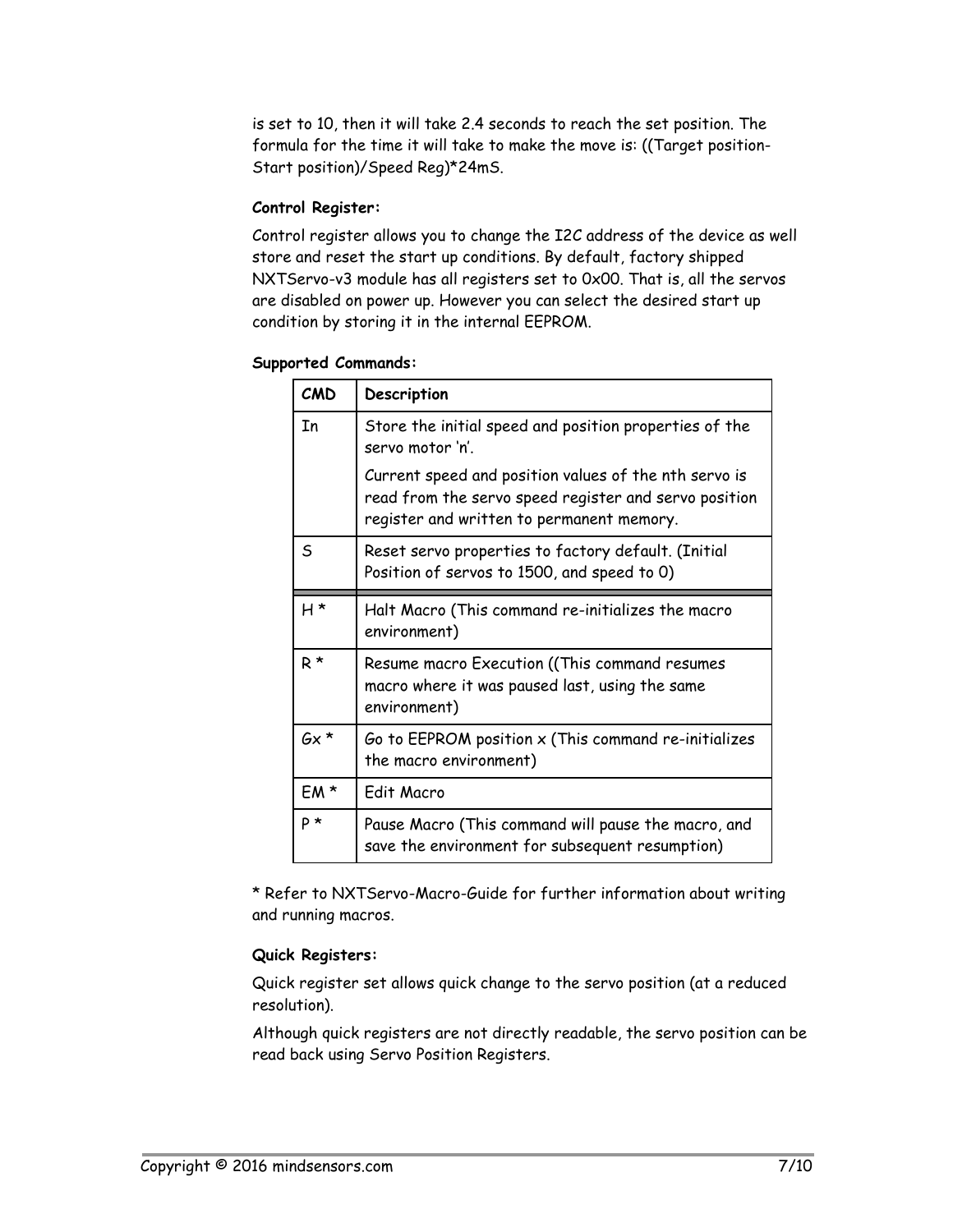Quick registers are 1/10<sup>th</sup> the resolution of Servo Position Registers. The active value range of Quick registers is 50 to 250, where neutral position is at 150.

#### **Software Revision Number:**

Register 00 contains the software release number.

Current Release Number is 1.0 (0x0a).

### **Battery Voltage Register:**

Voltage register contains value between 0 and 255 (with linear graduations), where value of 127 corresponds to 4700mV. Maximum voltage that can be reported is 9400 mV (corresponds to register value 255).

The register location is updated every 24mS, whether it is read or not.

#### **I2C Address:**

Factory shipped NXTServo module has address of 0xb0 on the I2C bus. This address can be changed to any thing above 0xa0. Control Register allows you to change the I2C address of the device.

Command Sequence to change the I2C address is:

0xa0 0xaa 0xa5 (new I2C address).

**Note:** Send these commands with no break/read operation in between. This new address is effective immediately. Please note down your address carefully for future reference.

### **Instructions for changing the I2C address can be found at:**

### NXT and EV3

[http://www.mindsensors.com/blog/how-to/change-i2c-device-address.](http://www.mindsensors.com/blog/how-to/change-i2c-device-address)

#### PiStorms

[http://www.mindsensors.com/blog/how-to/change-i2c-device](http://www.mindsensors.com/blog/how-to/change-i2c-device-address-with-pistorms)[address-with-pistorms](http://www.mindsensors.com/blog/how-to/change-i2c-device-address-with-pistorms)

#### Æ. **NOTE**

Any servo has physical limits to move from one position to the other. In general, an average RC servo takes about 120 milli-seconds for a 60 degree rotation. You may see jittery movement if your program is changing servo positions faster than physical limits of the servo.

## **Power On Position**

When powered ON, the initial position of servo is set to neutral (i.e. 1500) and speed is set to 0.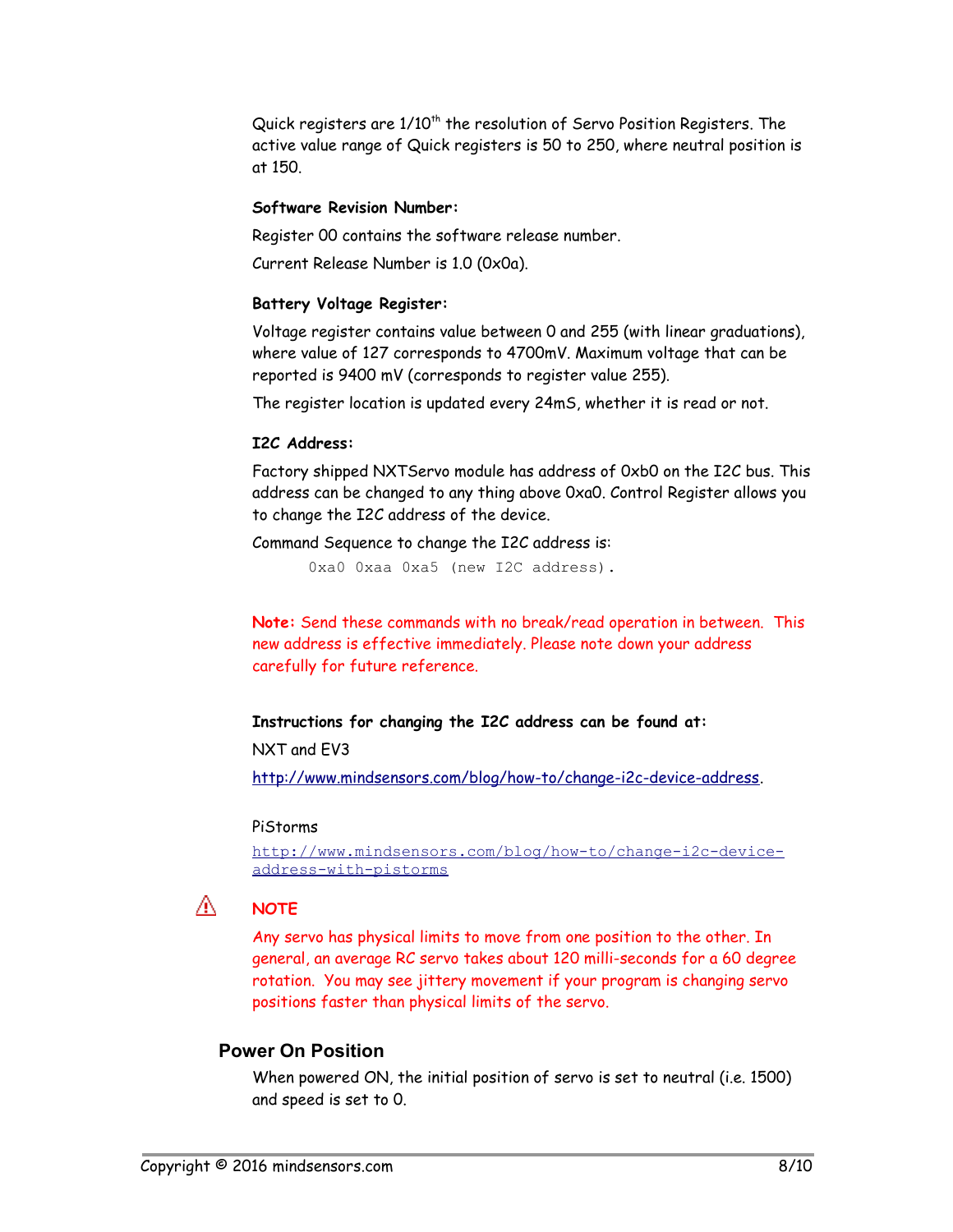## **Using Continuous Rotation Servos with NXTServo**

Continuous rotation servo needs to be calibrated for neutral position (also known as stop position). Use following guide to understand and calibrate a CR servo:

[http://www.mindsensors.com/pdfs/NXTServo-with-Continuous-Rotation-](http://www.mindsensors.com/pdfs/NXTServo-with-Continuous-Rotation-Servos.pdf)[Servos.pdf](http://www.mindsensors.com/pdfs/NXTServo-with-Continuous-Rotation-Servos.pdf)

Following utility programs can be used in the calibration process:

[http://www.mindsensors.com/index.php?](http://www.mindsensors.com/index.php?controller=attachment&id_attachment=238) [controller=attachment&id\\_attachment=238](http://www.mindsensors.com/index.php?controller=attachment&id_attachment=238)

## **Current Consumption**

NXTServo will draw about **3mA** current from NXT or EV3 for its internal circuit.

The current consumption of servos driven by NXTServo is not included in this value.

### **Macros on NXTServo**

For advanced operations, you can write macros for repetitive tasks and store them onto NXTServo. NXTServo can then run those commands independently from the NXT brick.

For example, if you are making a hexapod, where the 6 servos are moving in unison with each other, the movements of these servos can be coded in a macro and executed on NXTServo.

Please refer to NXTServo Macro Guide for further information.

<http://mindsensors.com/pdfs/NXTServo-Macro-Guide.pdf>

## **How to change default neutral position stored in NXTServo**

When the NXTServo is powered on, it sets the servos to their neutral positions stored in NXTServo's memory. The factory default value of neutral position is 1500  $\mu$ S. It is possible to change these values so that when powered on, your servos will be set to your desired values.

Download the NXTServo EV3 Neutral Utility from following location:

[http://www.mindsensors.com/index.php?](http://www.mindsensors.com/index.php?controller=attachment&id_attachment=238) [controller=attachment&id\\_attachment=238](http://www.mindsensors.com/index.php?controller=attachment&id_attachment=238)

Open the program in the EV3 programming environment and download it to your EV3 or NXT brick.

Attach NXTServo to your EV3 or NXT on port 1, attach power to NXTServo.